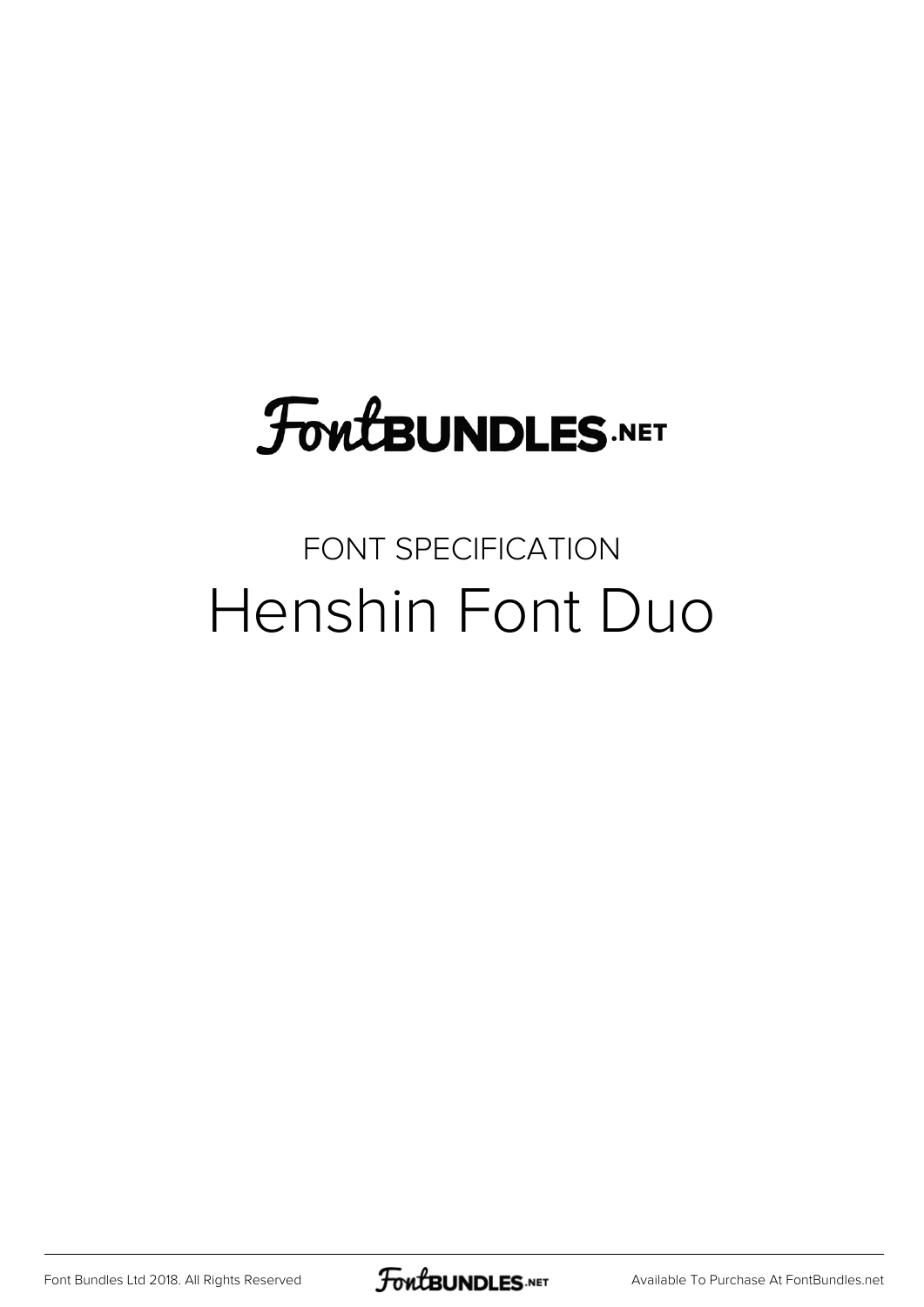#### Henshin Sans - Bold

**Uppercase Characters** 

## **ABCDEFGHIJHLMNOPQR** SIUVIUXYZ

Lowercase Characters

## **ABCDEFGHIJHLMNOPQR SIUVIUXVZ**

Numbers

### 0123456789

**Punctuation and Symbols** 



All Other Glyphs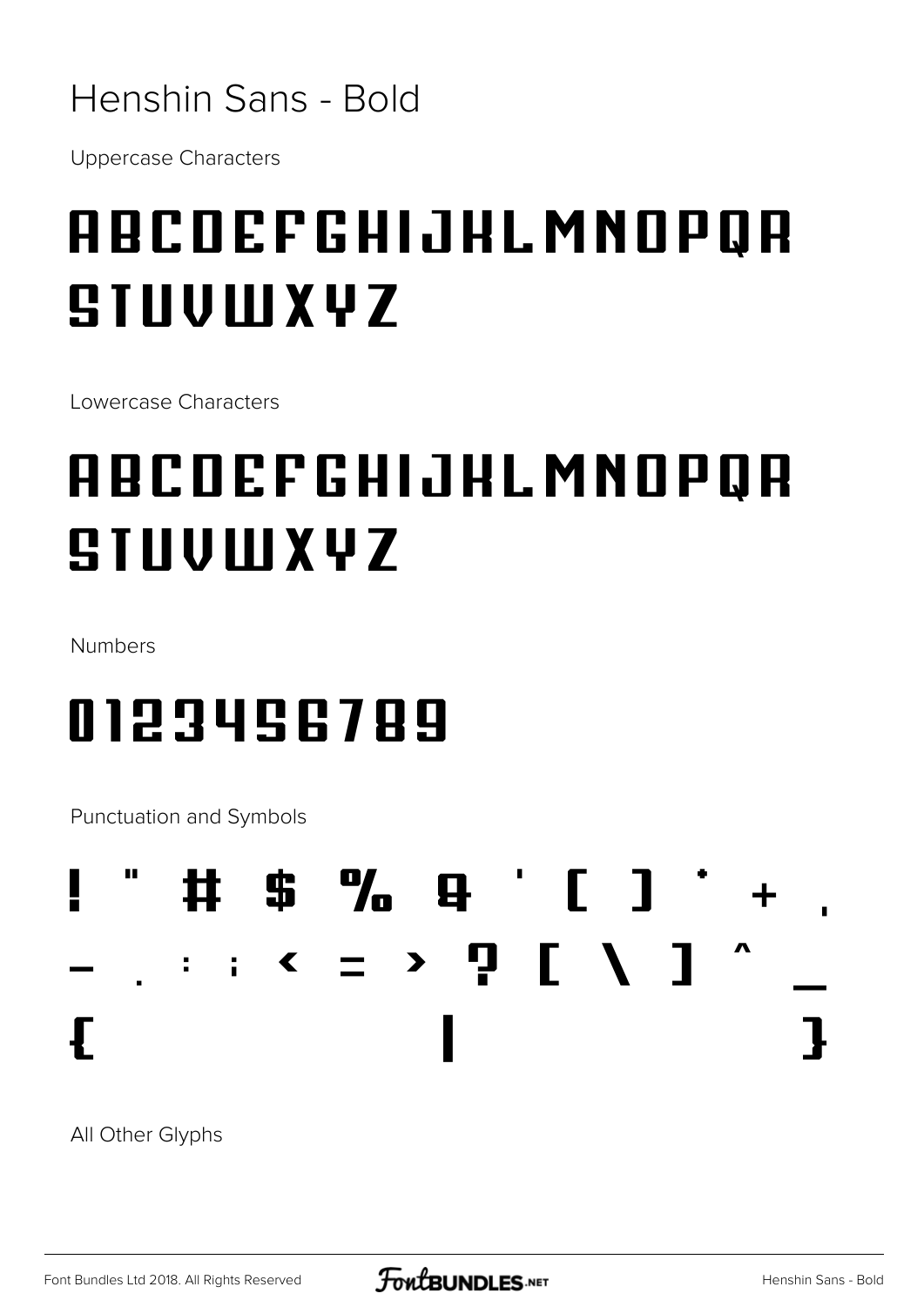# **À Á Â Ã Ä Å Æ Ç È É Ê Ë Ì Í Î Ï Ð Ñ Ò Ó Ô Õ Ö × Ø Ù Ú Û Ü Ý Þ ß à á â ã ä å æ ç è é ê ë ì í î ï ð ñ ò ó ô õ ö ÷ ø ù ú û ü ý þ**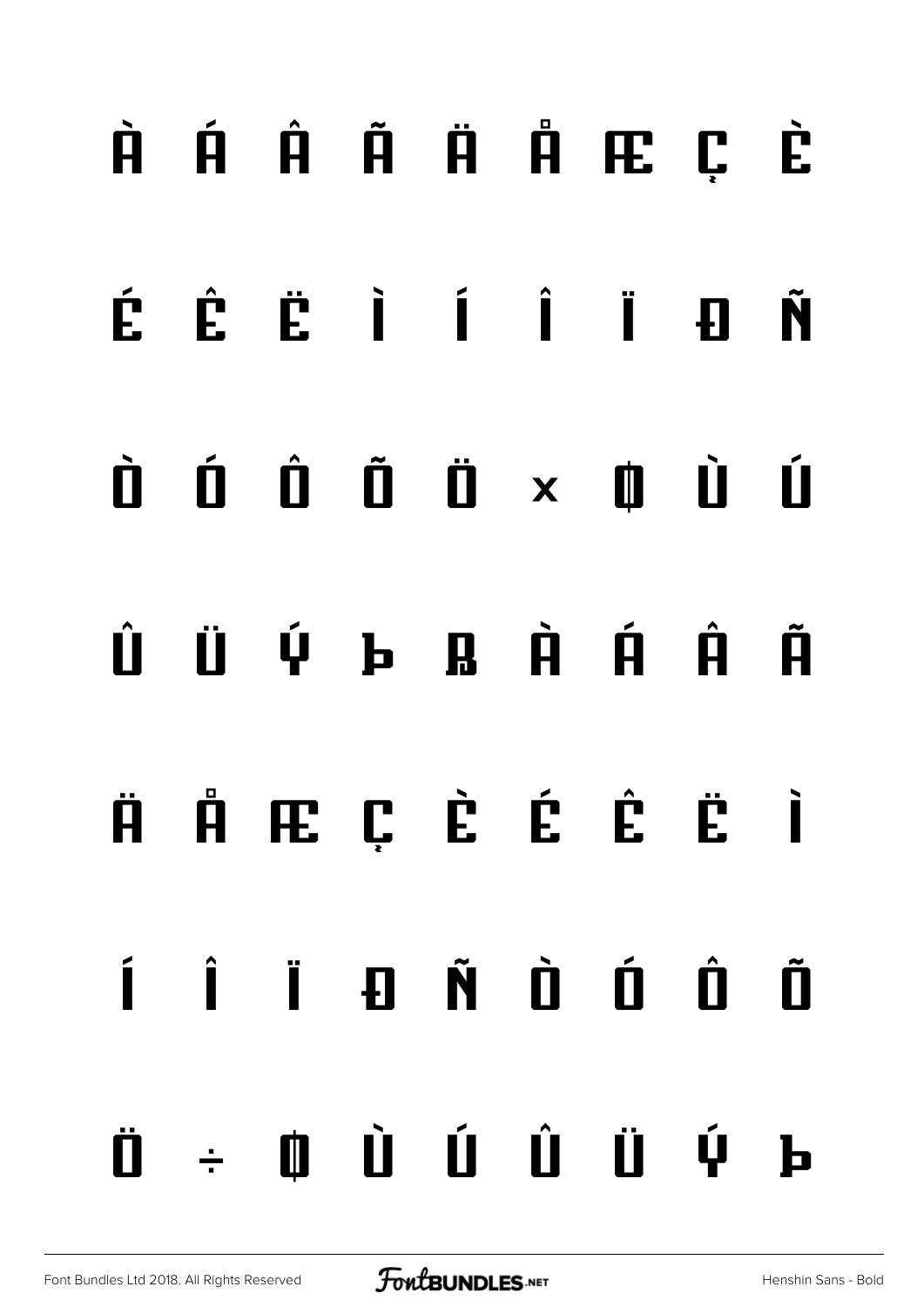#### Ÿ

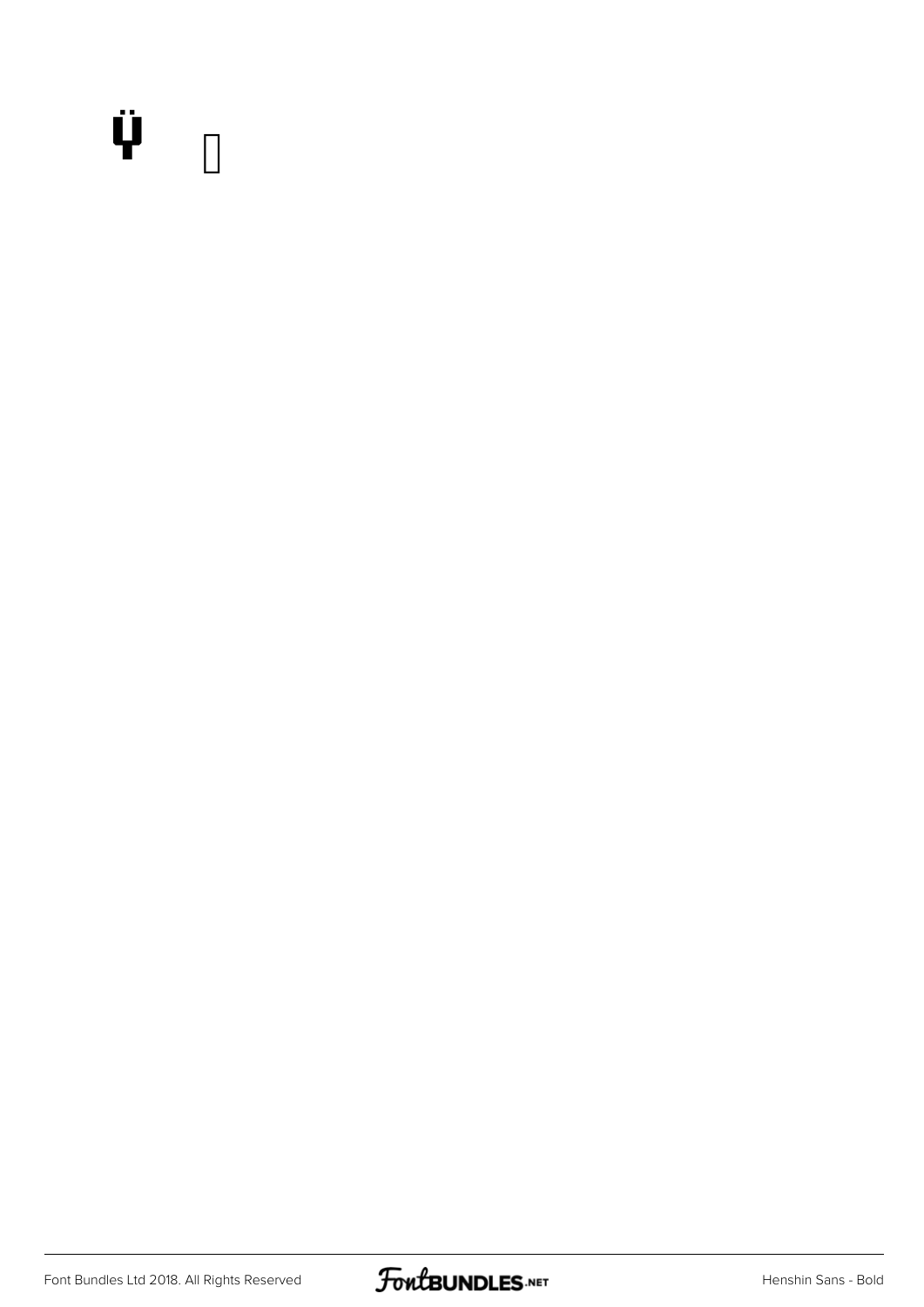#### Henshin Sans - Regular

**Uppercase Characters** 

## ABCOEFGHIJHLMNOPQA  $IIUUIIX47$

Lowercase Characters

## ABCOEFGHIJHLMNOPQA **SIIIUWXYZ**

Numbers

## 0123456789

**Punctuation and Symbols** 



All Other Glyphs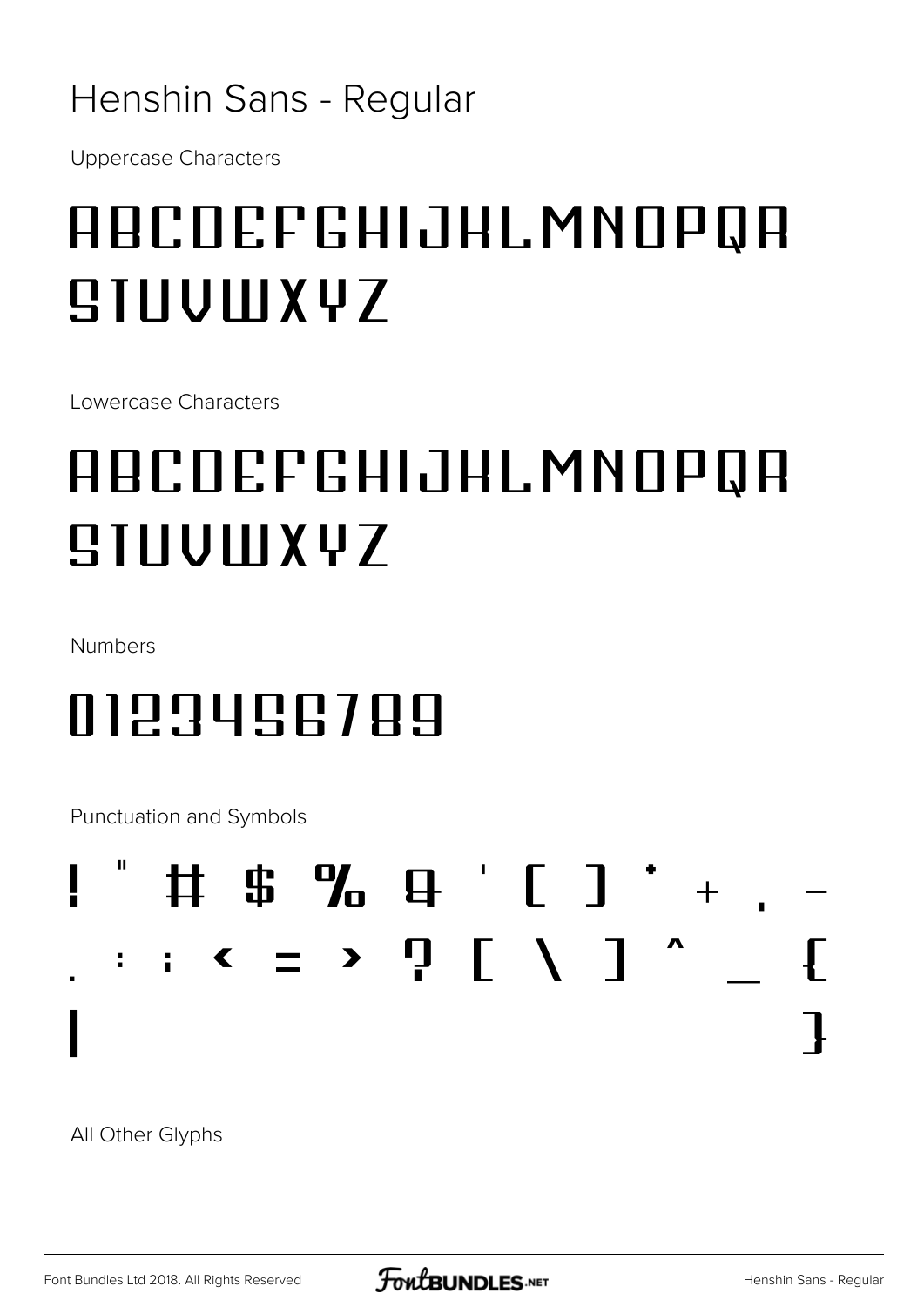# À Á Â Ã Ä Å Æ Ç È É Ê Ë Ì Í Î Ï Ð Ñ Ò Ó Ô Õ Ö × Ø Ù Ú  $\hat{U}$  Ü Ý þ Ŗ À Á Â Ã ä å æ ç è é ê ë ì í î ï ð ñ ò ó ô õ ö ÷ ø ù ú û ü ý þ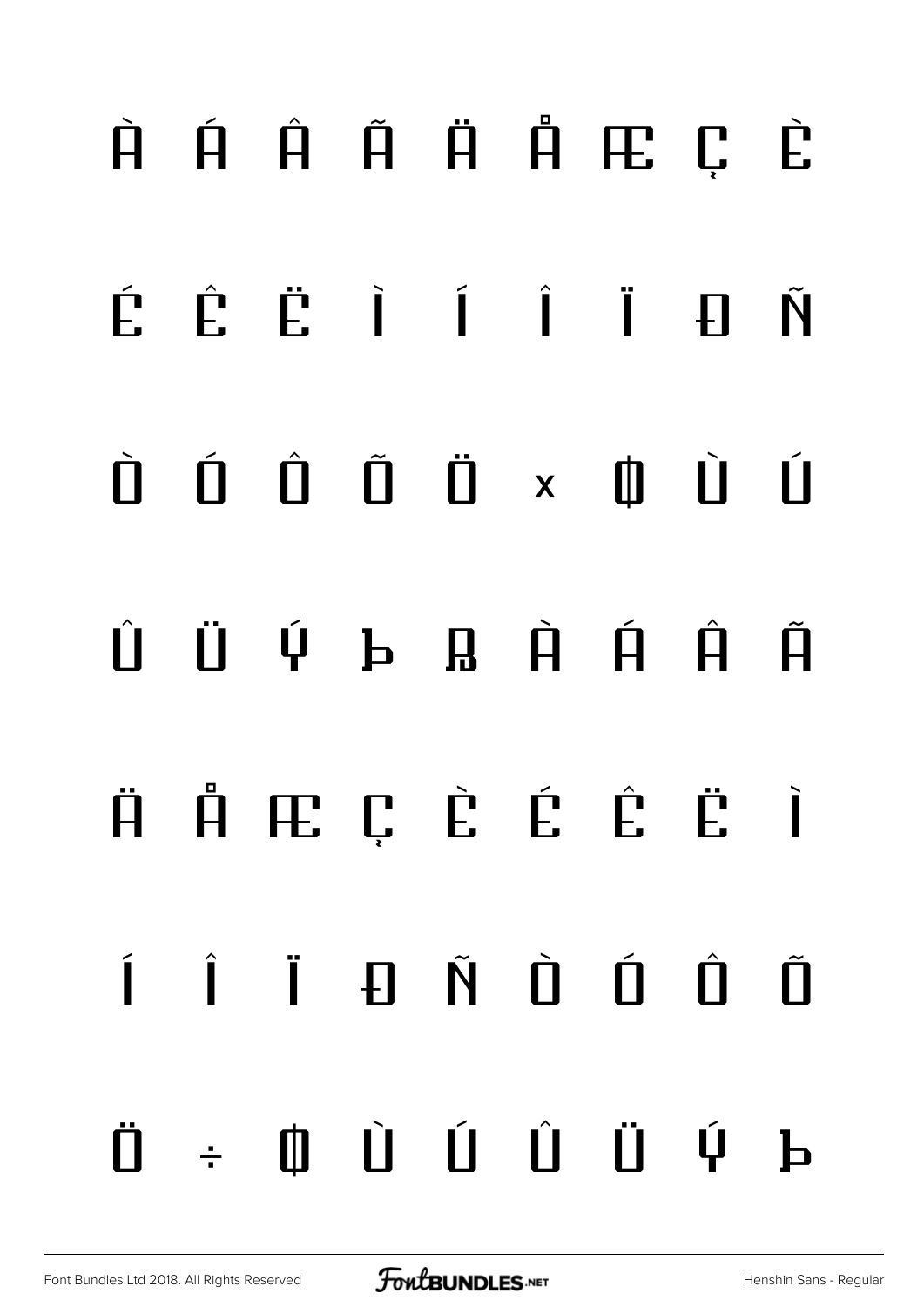## $\ddot{\Psi}$  0

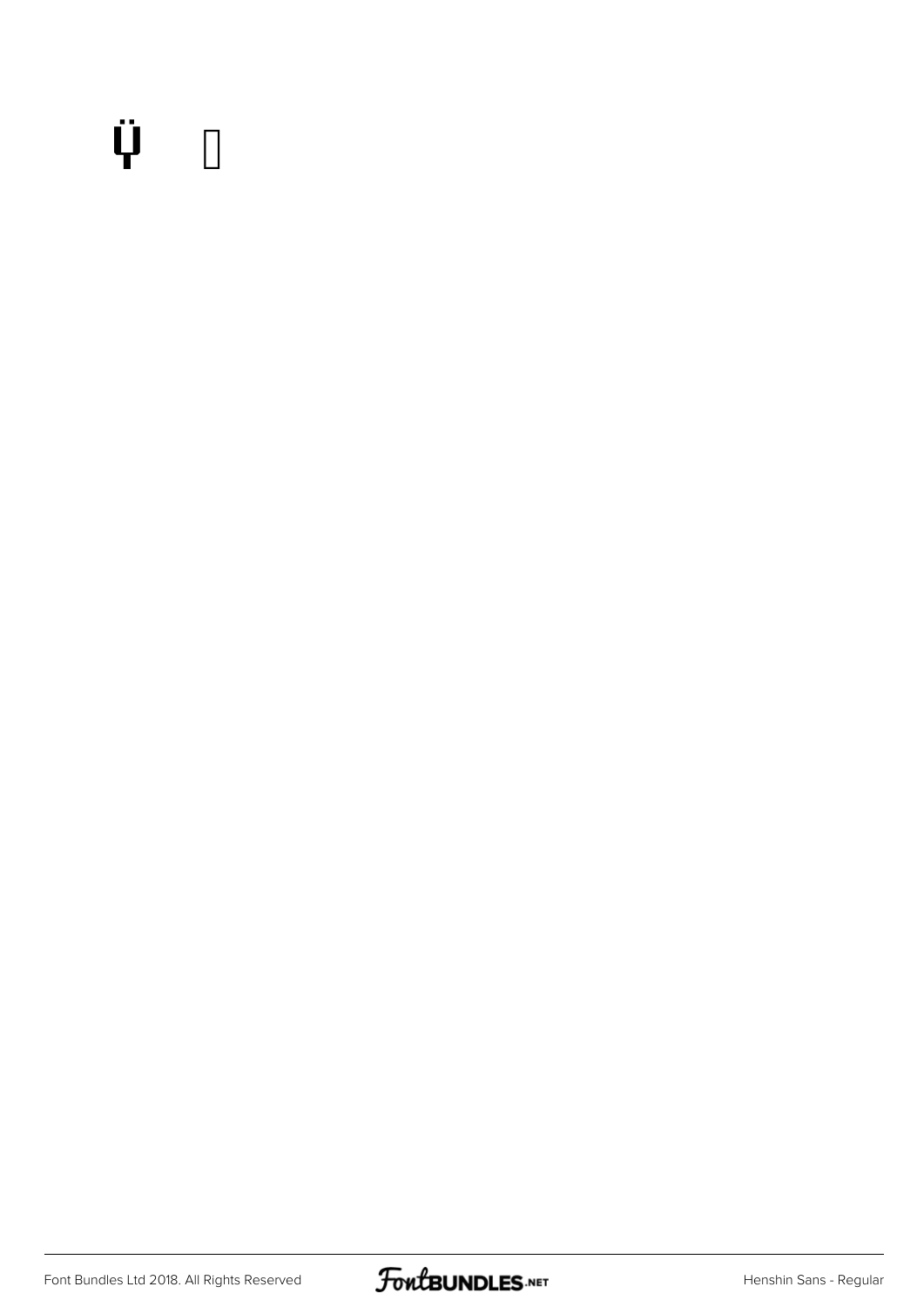#### Henshin Script - Regular

**Uppercase Characters** 

CDEFG71.

Lowercase Characters

abcdefghijklmnopq vstuvw

Numbers

0123456789

**Punctuation and Symbols** 

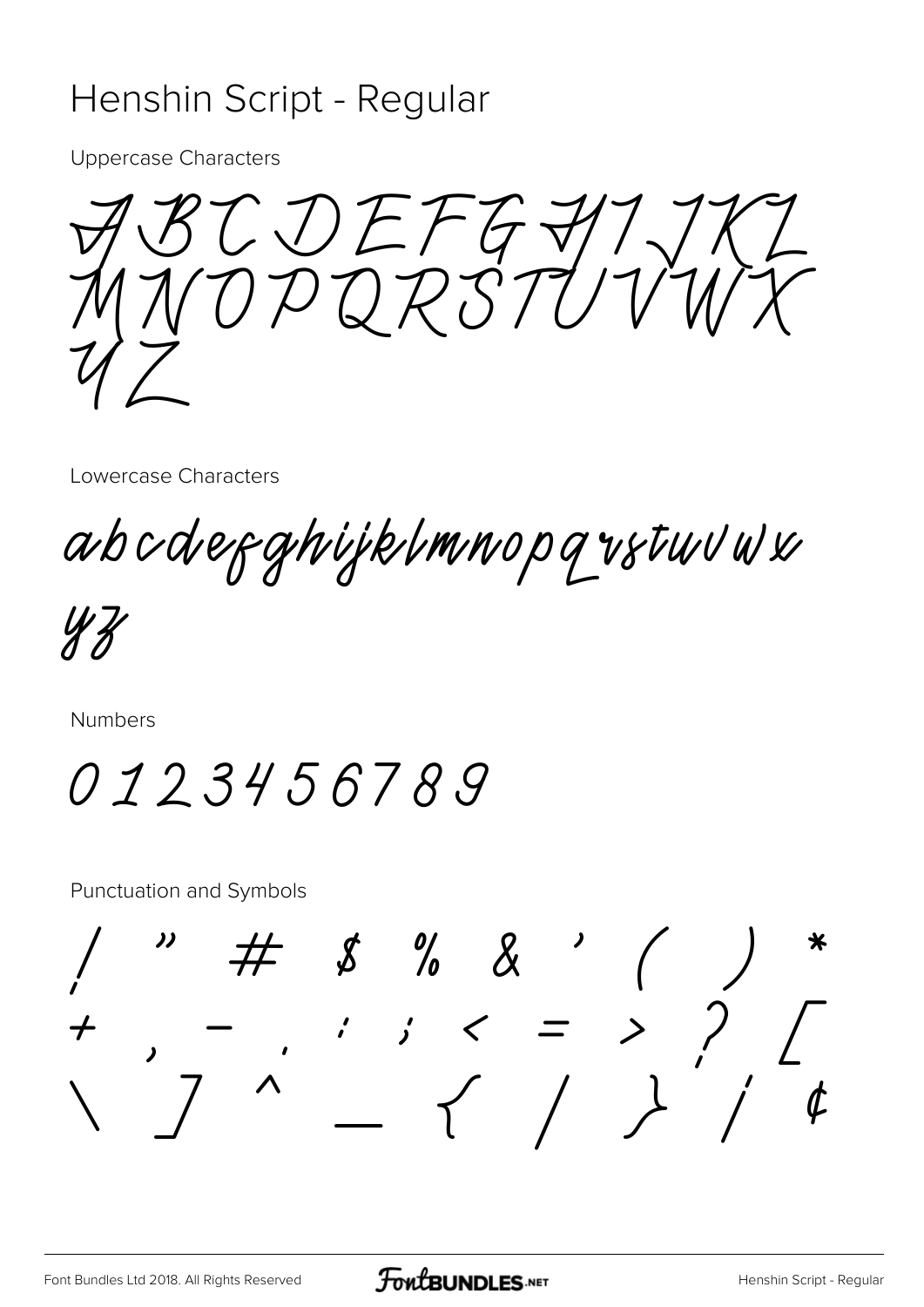All Other Glyphs

À Á Â Ã Ä ÅÆÇ È

É Ê Ë Ì Í Î Ï Ð Ñ Ò Ó Ô Õ Ö × Ø Ù Ú Û Ü Ý Þ ß à á â ã ä å æ ç è é ê ë ì

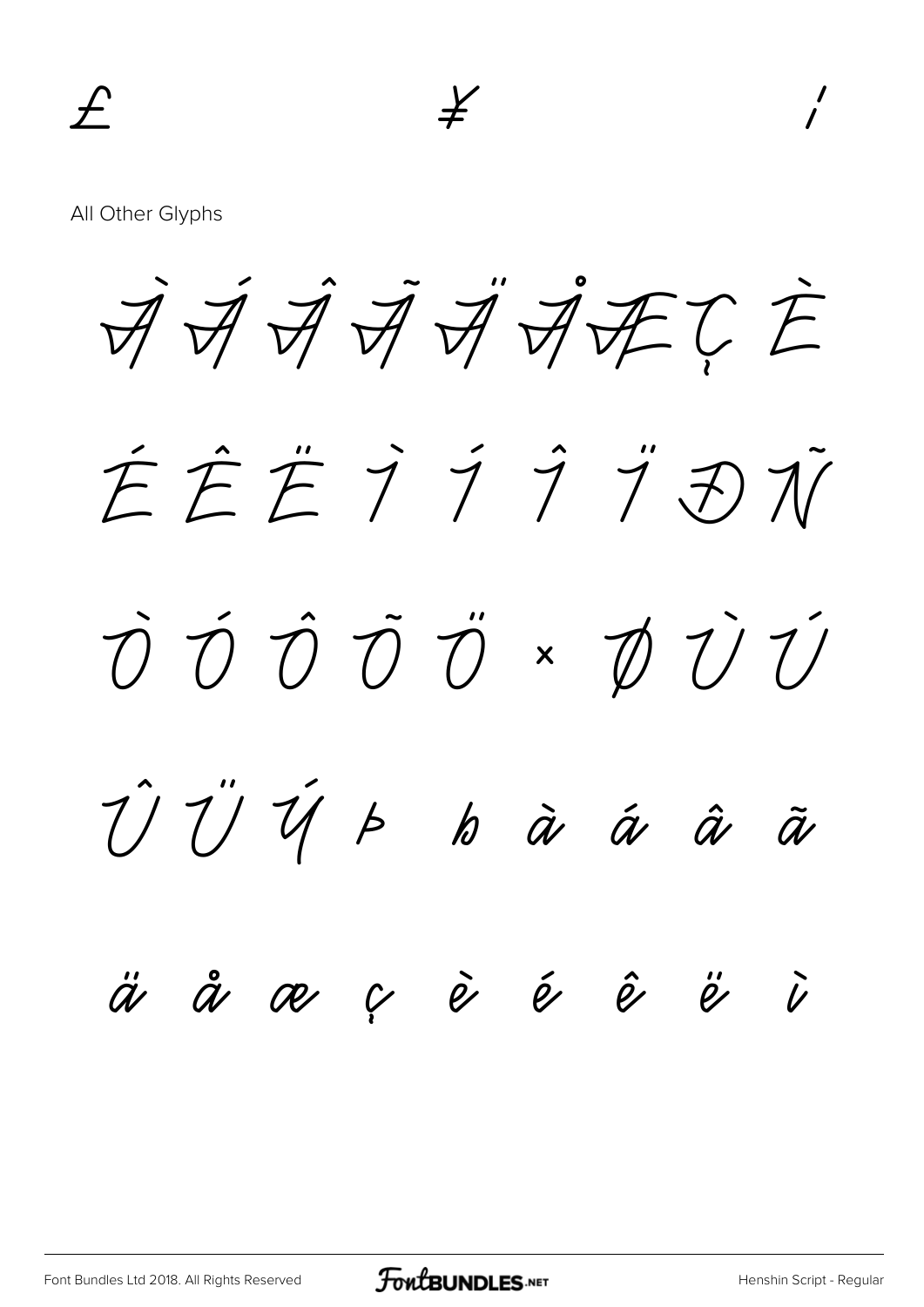$\begin{array}{cccccccccccccc} \hat{\nu} & \hat{\nu} & \hat{\nu} & \hat{\sigma} & \tilde{\eta} & \tilde{\sigma} & \tilde{\sigma} & \tilde{\sigma} & \tilde{\sigma} & \tilde{\sigma} & \tilde{\sigma} & \tilde{\sigma} & \tilde{\sigma} & \tilde{\sigma} & \tilde{\sigma} & \tilde{\sigma} & \tilde{\sigma} & \tilde{\sigma} & \tilde{\sigma} & \tilde{\sigma} & \tilde{\sigma} & \tilde{\sigma} & \tilde{\sigma} & \tilde{\sigma} & \tilde{\sigma} & \tilde{\sigma} & \tilde{\sigma} & \tilde{\sigma} & \tilde{\sigma} & \tilde{\sigma} & \tilde{\$  $\ddot{o}$   $\div$   $\phi$   $\ddot{u}$   $\ddot{u}$   $\ddot{u}$   $\ddot{u}$   $\ddot{y}$   $\phi$ ij bb ee ff gg jj li mm oo pp in so In an on en on is en the  $\psi$  th  $\psi$  th  $\psi$  st et ck sh os es ft  $w$  a b  $cd$  $e$  -g -g -h -i -j -k -1 -m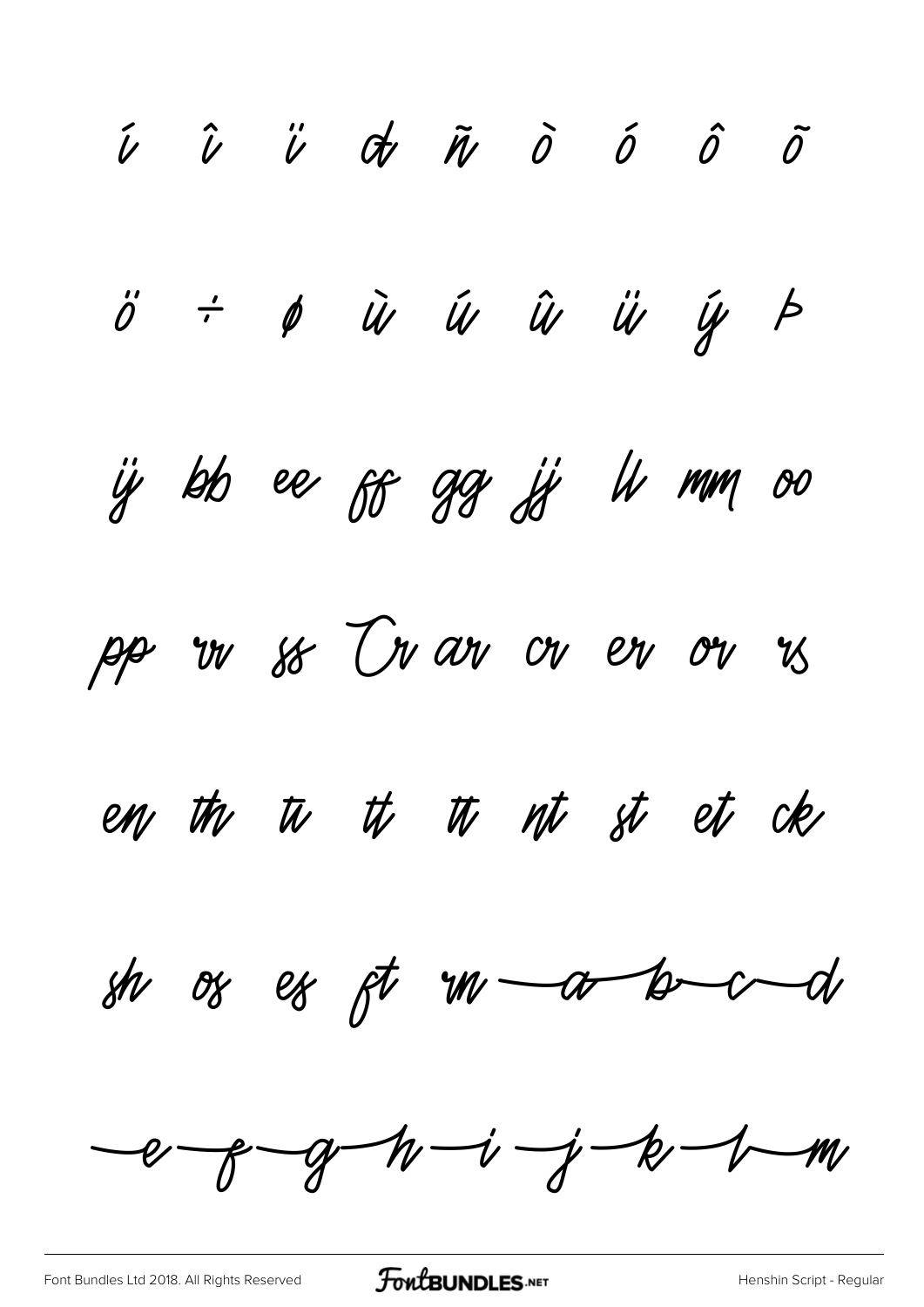$-100 - 9 - 9 - 1 - 8 - 1 - 10 - 1$ 

 $-w-w-y-a-b-c-d-e$ 

 $f-g-h-i-f-k-Lm-n$ 

 $x-y-y-z-t-u-v-w$ 

 $x-y-z-b$  b d d of g

 $999$  MHJJ &